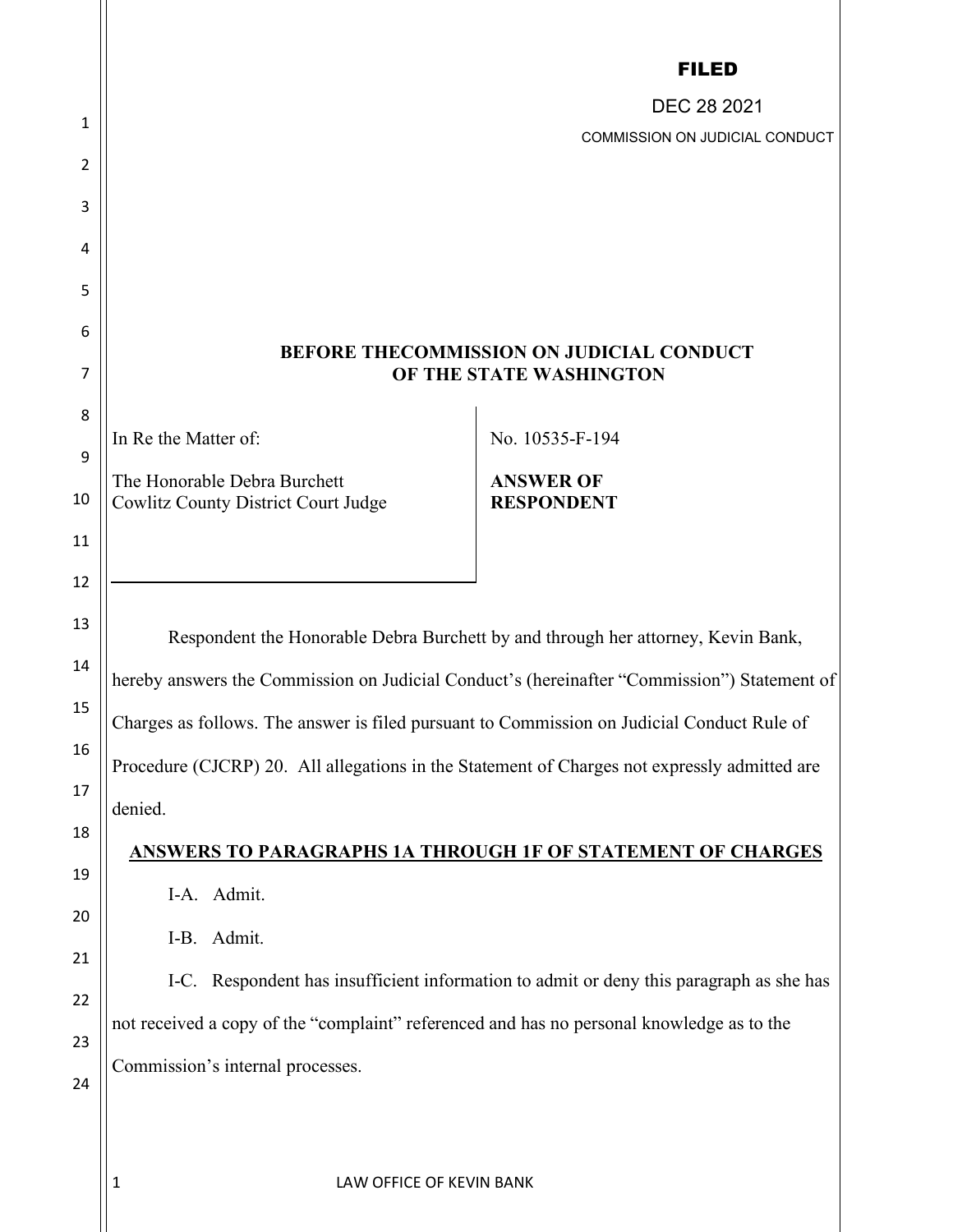1 I-D. Respondent has insufficient information to admit or deny whether the Commission's investigation was "independent." Respondent admits that she was served with a Statement of Allegations on October 3, 2021 and that the Statement of Allegations alleged violations of the Cannons and Rules listed in the Statement of Allegations.

I-E. Admit

I-F. Admit.

# **ANSWER TO PARAGRAPHS IIA THROUGH 11D OF STATEMENT OF CHARGES**

II-A. Denied. Respondent did not instruct her clerk to conduct an ex-parte investigation and thus did not violate Canon 1 or Canon 2 of the Code of Judicial Conduct (CJC) and/or violate paragraph II(G) of the Stipulation and Agreement in CJC No. 9848-F-191.

II-B. Admit in part and deny in part. Admit to the facts as stated in the allegation. Deny that the conduct violated Cannon 1, Rules 1.1 and 1.2 and/or Canon 2, Rules 2.2, 2.3(A), 2.4(B) and 2.5(A) of the CJC.

II-C. Admit in part and deny in part. Admit that Respondent told the Court Administrator that her comments to the press following the public filing of the Stipulation, Agreement and Order of Reprimand in CJC 9848-F-191 were misleading and inappropriate. Deny that this gave the appearance that Judge Burchett was retaliating against the court administrator for her suspected cooperation with the Commission in that proceeding. Deny that Respondent's statements to the Court Administrator that the Court Administrator's comments to the press were misleading and inappropriate violated Canon 1, Rules 1.1 and 1.2, and/or Cannon 2, Rule 2.16 (B) and/or paragraph II(F) of the Stipulation and Agreement in CJC No. 9848-F-191.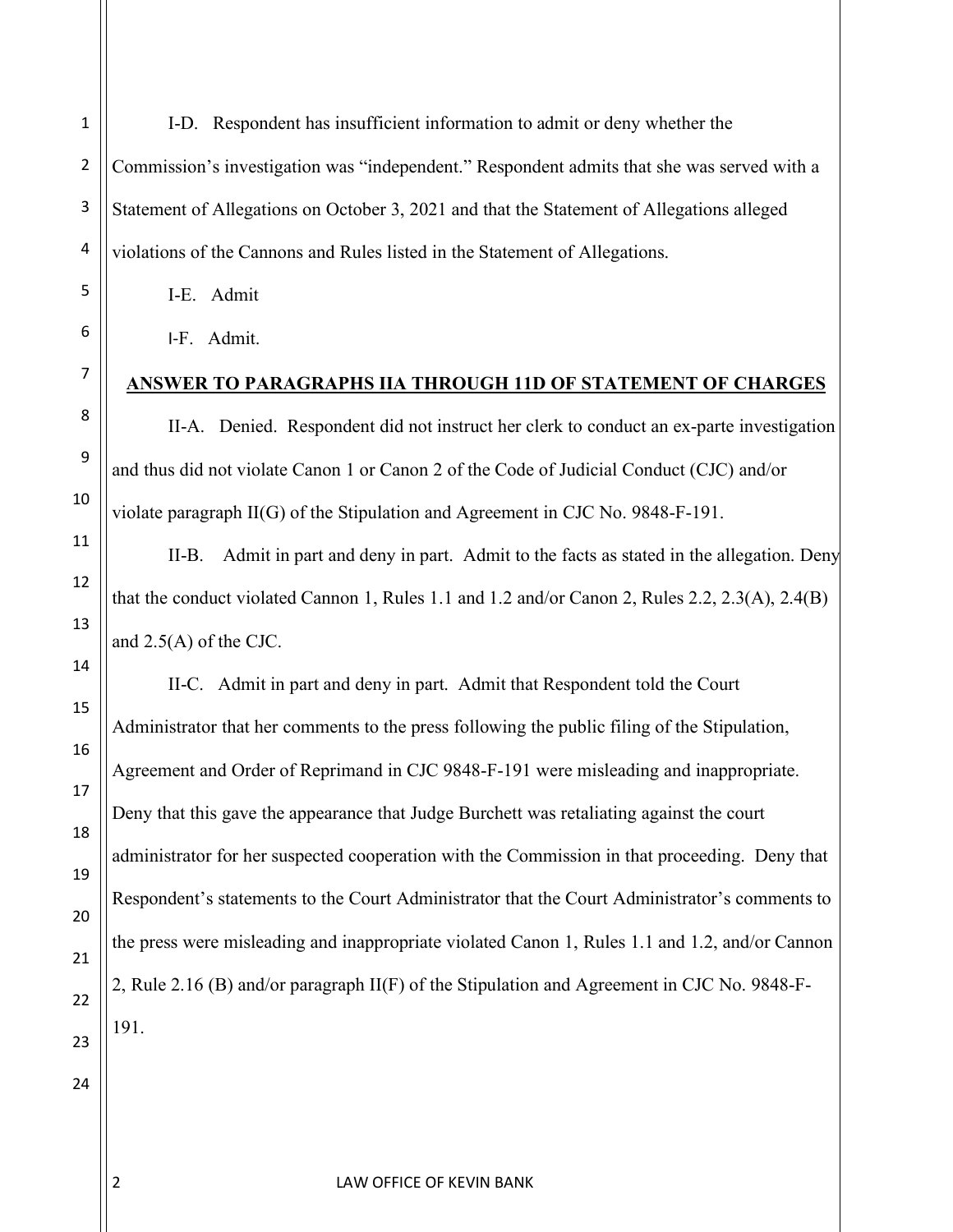II-D. Respondent has insufficient information to admit or deny this allegation.

Although Respondent admits that the docket and the Small Claims Judgement Form in Case No. 20S000060 show an award of \$1,232 to defendants, Judge Burchett wrote a detailed letter to the parties dated June 30, 2021 explaining her final decision in the matter, which stated that plaintiffs would receive \$2,732 and defendants zero. It is unclear why this decision is not reflected in the docket and Small Claims Judgement Form.

## **ANSWER TO PARAGRAPH III OF STATEMENT OF CHARGES**

III. Respondent again denies that her actions violated the Code of Judicial Conduct.

**JUDGE BURCHETT'S AFFIRMATIVE DEFENSES**

1. The Statement of Charges lack the necessary specificity to put Respondent on notice as to why certain conduct is being charged as violative of certain vague cannons and rules, such as Canon 1, Rule 1.1 and Canon 1, Rule 1.2

2. Respondent may have made good faith errors of fact of law in one or more of the matters described in the paragraph II-A through II-D. Good faith errors of fact or law should not form the basis for allegations of judicial misconduct. See Cannon 2.2, Comment [3].

3. Respondent reserves her rights to amend this answer and to bring other defenses during these proceedings, and to assert mitigating factors, including but not limited to the mitigating factors listed in the CJC *Rules of Procedure*.

### **ADDRESS**

All further pleadings, notices and other documents may be served on Respondent by serving a copy of the same on his attorney, Kevin Bank, at PO Box 61183, Seattle, WA 98141 6183 and/or [kevin@kevinbanklaw.com.](mailto:kevin@kevinbanklaw.com)